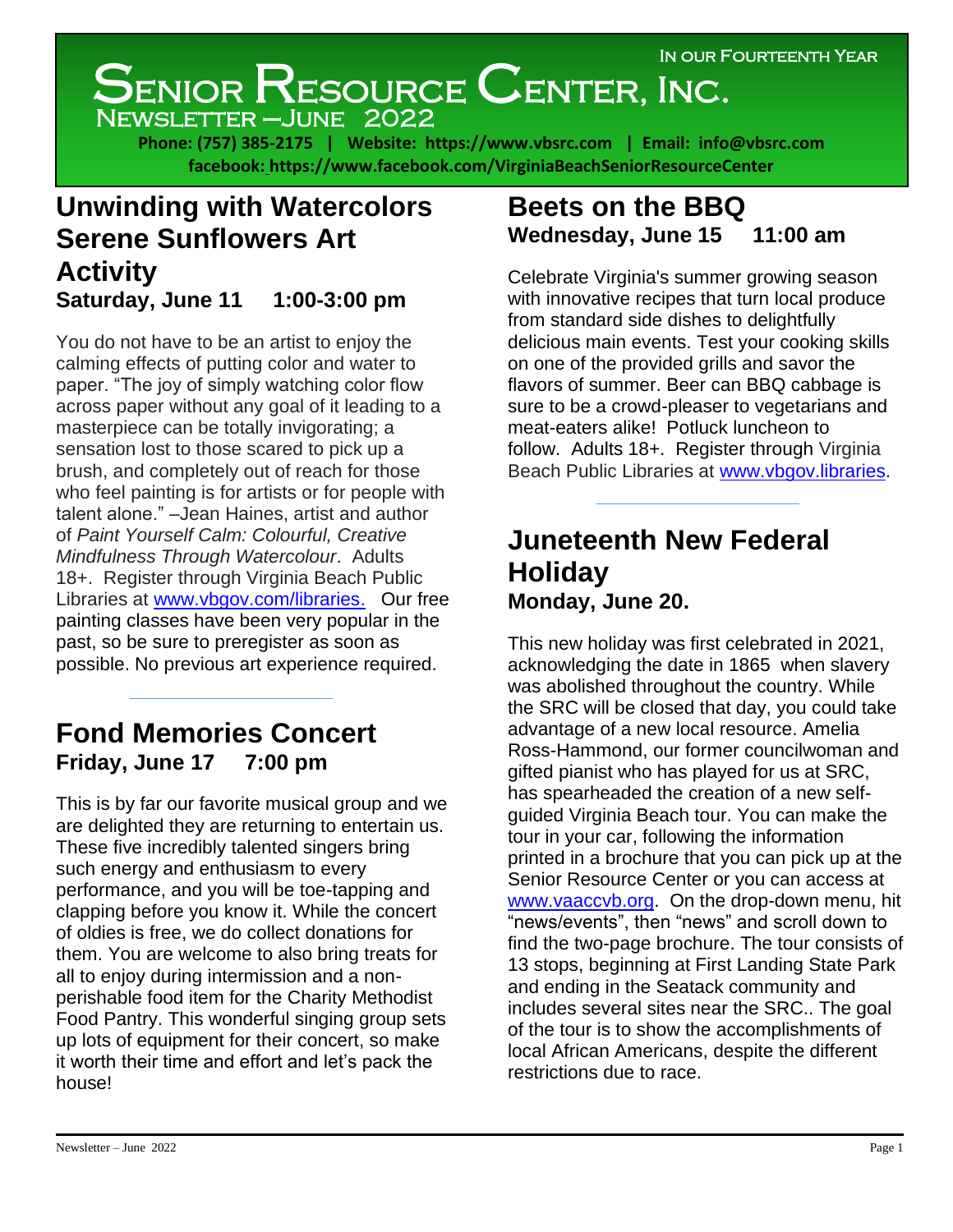## **Father's Day Sunday, June19**

Although the SRC will not be having a Father's Day gathering, we know many of us will be thinking of our dads and grandads on this special day.

The little things that dads just do may seem to them routine, but each builds love in families and shows how much they mean. Here's to all the loving fathers we have had in our lives.



## **Free Benefits Counseling Wednesday, June 22 1:00-4:00 pm**

A representative from Senior Services, our Area Agency on Aging, will be at the center for 1: 1 counseling sessions, by appointment only. The counselor is a VICAP-certified representative. VICAP is Virginia Insurance Counseling and Assistance, a very beneficial resource that helps you sort through your options and assist you in applying for the benefits you are entitled to. Best of all, there is no charge for these services that can help you:

- Understand how to apply for Medicare benefits
- File Medicare claims and resolve billing issues
- Enroll in a Medicare Prescription Drug Program (Part D)
- Choose a Medicare Advantage Plan
- Understand your Medicare premiums
- Find the best long-term care insurance plan for your needs
- Check eligibility for multiple costsaving programs

We have not had much response for this convenient service as many of us may not realize how many areas the counseling can cover—it's not just needed during the period of open enrollment when you are trying to figure out if your medical and drug insurance coverage is adequate. Take advantage of being able to receive free, confidential, unbiased information without having to travel into town.

# **Juanita Swoope Memorial Amish Library**



The library is now available to everyone. Thanks to the generosity of Juanita's family, the SRC inherited Juanita's extensive collection of Amish novels. If you are tired of current bestsellers, often laced

with lots of profanity, gore, and sex, try reading an Amish story instead. No need to sign the books out, borrow them for as long as you'd like, and feel free to put your initials and date you read a book on the inside cover so you won't end up reading the same book twice. The new bookshelf is located on your right as you enter, to the left of our DVD movie collection. Enjoy**!**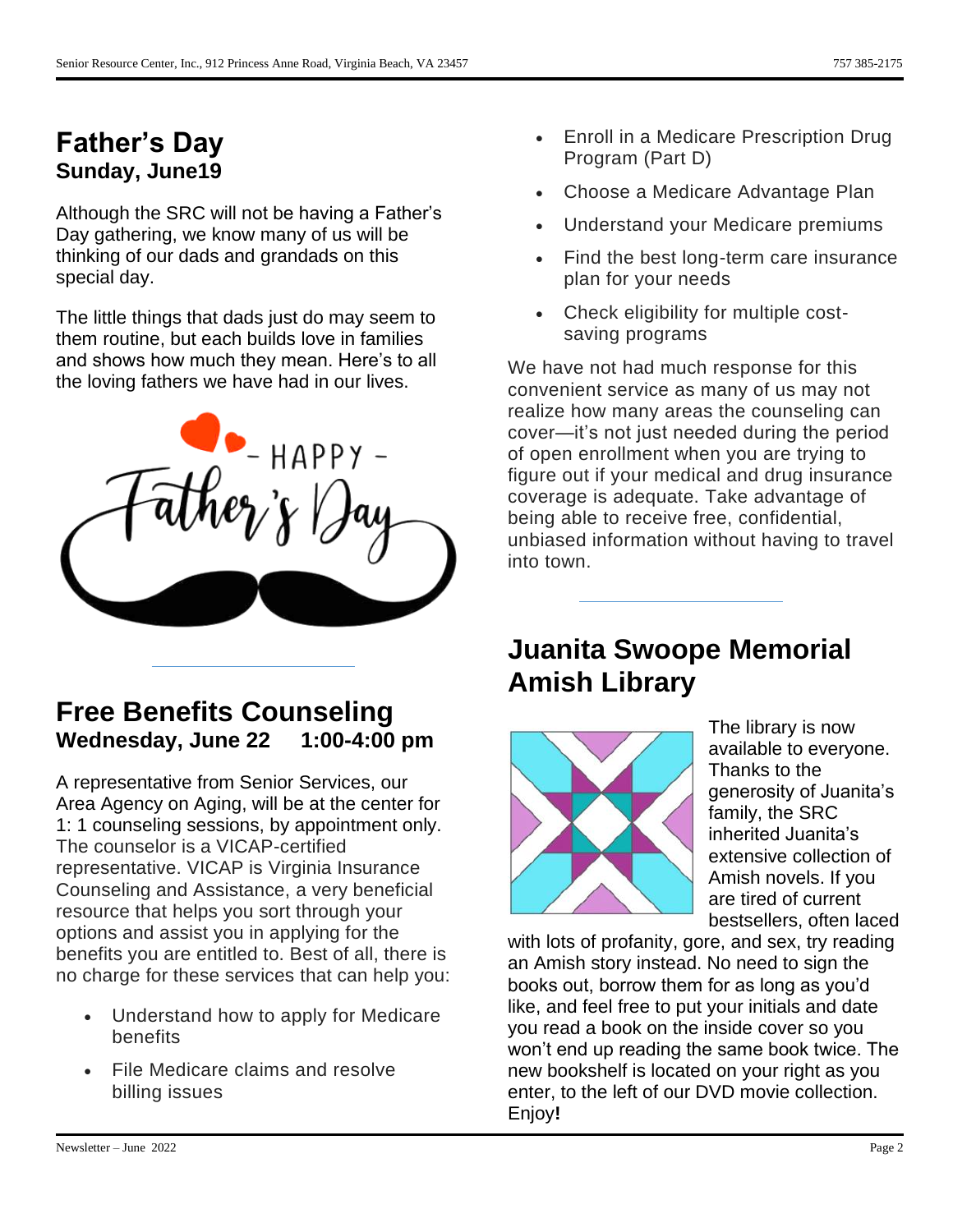# **Mother's Day Tea**

What a lovely time we had and what a ton of calories we consumed! 26 folks attended, including 3 brave gentlemen and we enjoyed a vast array of teas and treats. We especially want to thank Judy Turner for creating all the beautiful favors, centerpieces and placemats. Judy spent hours making all the decorations but was unfortunately ill and could not attend. Everyone wishes her well and thanks her for making this a special event. Thanks, too, to June Klag, for all the beautiful tea parties of past years.

# **Virginia Beach Mounted Police-**

Those of you who attended the annual First Responders' Appreciation lunch in February were able to meet our surprise guests, two incredible horses from our VBPD's mounted



police team. We were saddened to hear that one of them, Mick, died suddenly from a heart attack while on duty at the Oceanfront. One of our regular members and volunteers, Sarah Burke, became enamored of Mick after the luncheon and had been visiting him and the other horses at the police barn on Indian River Road. She was heartbroken to hear of his passing and penned a touching poem about him for his female officer.

For Master Police Officer L. Kreitzman

#### **MICK**

Mick was big, 6.2 hands high. He looked as if he could reach the sky. A beautiful horse who served the people well until he took sick and fell.

He was a handsome boy with a nice black mane

that was cut into a Mohawk. He was so vain. He knew he was striking and as smart as could be.

He and his buddy were special to me.

Big Busta was the other handsome boy. The two of them gave me so much joy. I know it will be hard for Officer Kreitzman to go on.

Especially since her partner is gone.

I know he was loved and well taken care of. He has a special place with GOD above. When the officer crosses the Rainbow Bridge one day,

Mick will be there to show her the way.

The Mounted Police Unit will hold their open house on Saturday, June 4, from 10  $a.m. - 4$ p.m. There will be demonstrations at 11 a.m. and 3 p.m. of the horse patrol and one at 2 pm by the K9 unit. The stables are located at 2089 Indian River Road, just west of the traffic light at Pungo. Your grandkids would love to go there, and you will enjoy a visit too!

# **Tips for Everyday Tasks for People Living with Dementia**

Alzheimer's disease and related dementias get

worse over time. Even simple everyday activities can become difficult to complete. To help cope with changes in memory and thinking, consider strategies that can make daily tasks easier. Try to adopt

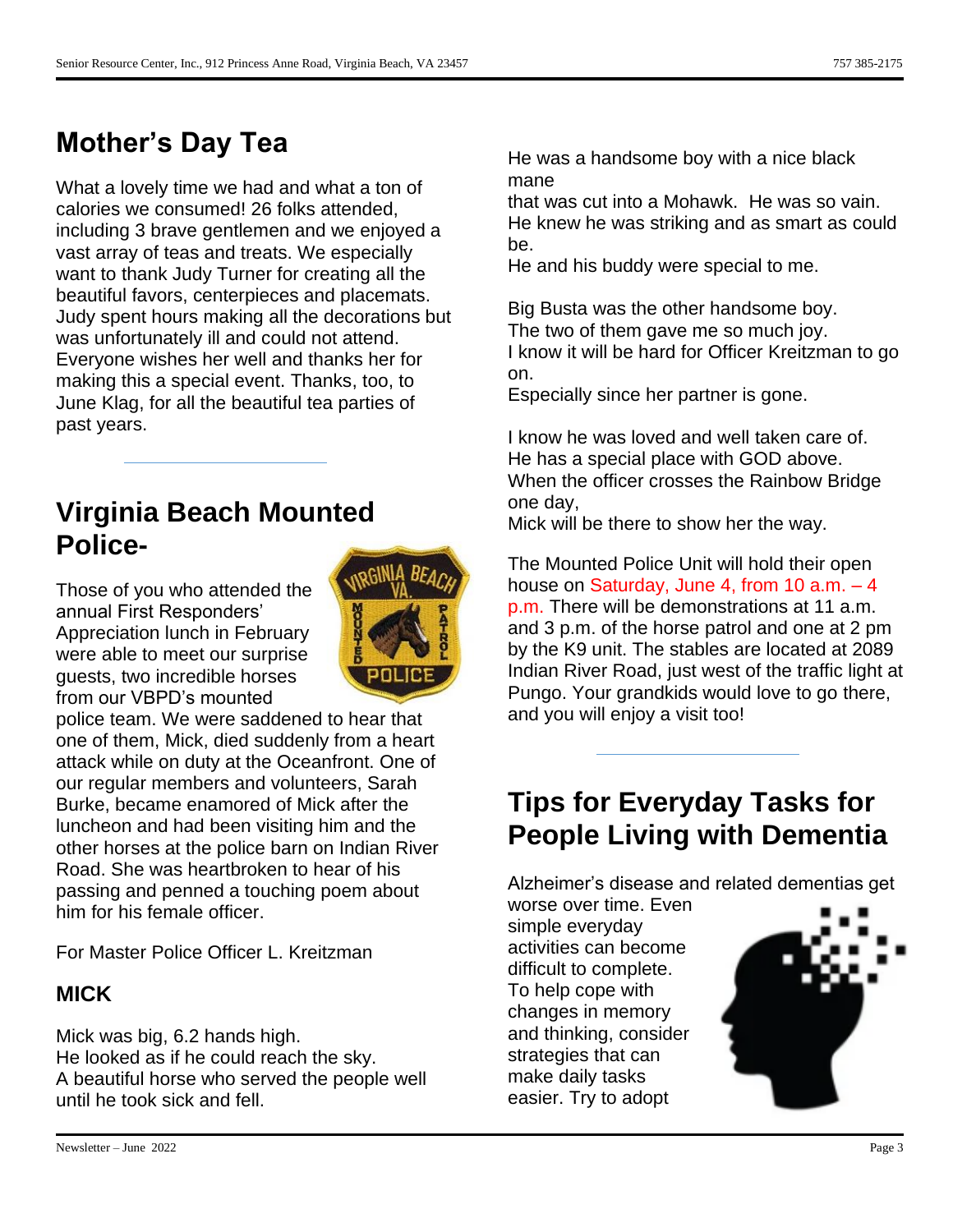them early on so you will have more time to adjust. You can:

- Write down to-do lists, appointments, and events in a notebook or calendar.
- Set up automated bill payments and consider asking someone you trust to help manage your finances.
- Have your groceries delivered.
- Manage your medications with a weekly pillbox, a pillbox with reminders (like an alarm), or a medication dispenser.

Ask your doctor to provide a care plan and write down care directions (or have a family member or friend take notes during the visit).

"Most people think older adults may only break their hip when they fall, but our research shows that traumatic brain injuries can also be a serious consequence," said Dr. Ileana Arias, director of CDC′s National Center for Injury Prevention and Control. "These injuries can cause long-term problems and affect how someone thinks or functions. They can also impact a person's emotional well-being."

If you or a loved one experience a fall and hit your head, it is advised you see you doctor and make sure you haven't sustained a hidden injury. Most of us recently noted the unexpected death of T.V. star, Bob Saget, who evidently hit his head in a fall, did not seek help, and died in bed during the night



## **Traumatic Brain Injuries**

TBIs, are caused by a bump or blow to the head; however, they may be missed or misdiagnosed among older adults. TBI often

results in long-term cognitive, emotional, and/or functional impairments. In 2005, TBIs accounted for 50 percent of unintentional fall deaths and eight percent of nonfatal fall-related hospitalizations among older adults.

Falls are not an inevitable consequence of aging, but they do occur more often among older adults because risk factors for falls are usually associated with health and aging conditions. Some of these conditions include mobility problems due to muscle weakness or poor balance, loss of sensation in feet, chronic health conditions, vision changes or loss, medication side effects or drug interactions, and home and environmental hazards such as clutter or poor lighting.

# **Adding Years to Your Life**

According to a new study published in Health Psychology, some older adults seem to live longer due to better psychological well-being. On average, those studied who were happier, more optimistic and more purposeful lived longer, as much as 5-8 additional years. These folks had higher than average life satisfaction, positive feelings, purpose in life and optimism. The longer living people appeared to take better care of themselves by being physically active, sleeping better, and engaging in engaging in more preventative health care. Being mentally healthy may help reduce the amount of stress, which benefits physical health. A different study showed that social support and happiness have significant positive effects on our bodies. So, maybe worrying less

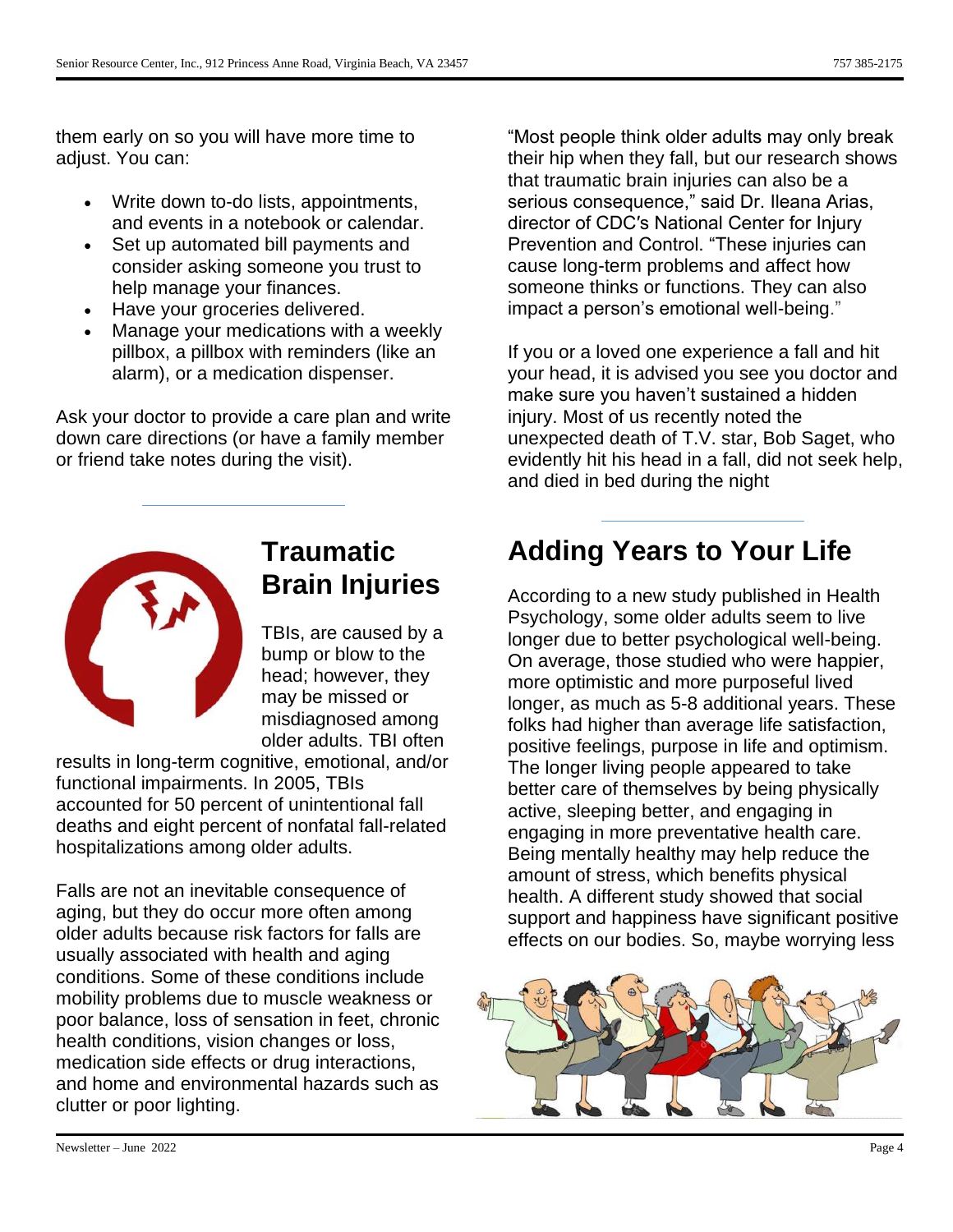about eating more veggies and counting our daily steps, we could try to think positively and engage more in enjoyable social activities (recap from Virginian-Pilot 5/1/22 *Raise Your Life Expectancy by 5-8 Years* by Jessica Stillman.)

This article might encourage you to become a member of the Senior Resource Center, attend activities there and sign up as a volunteer. Being part of the center can provide you with socialization and purpose, so come join us,

## **Clever Sentences**

What do you call a pig with laryngitis? **Disgruntled** 

How much did the pirate pay to get his ears pierced? A buccaneer

Prison is just one word for you, but for some people, it's a whole sentence.

What do you say to comfort a friend who's struggling with grammar? There, their, they're

**Helen Lane** was the Queen of the Cardplayers, a funny, kind and gracious lady. She passed away April 12, 2022 at 91 years. We will miss her greatly.

## **Donations**

In memory of Helen Lane: Johnnie and Rae Williams, Barbara Vaughan, Ken and JoAnn Roffler, Al and Barbara White, Dolphinettes Anglers Club, Don and Rita Trammell, The David and Jane Weiss Living Trust, Jim and Anne Bright, Debbie and Edgar W. Lane

Beth Swanner for kitchen needs

Linda Zaloga to be used as needed

June Klag in memory of Dukie Davis, Linda Whitt and Bob Williams